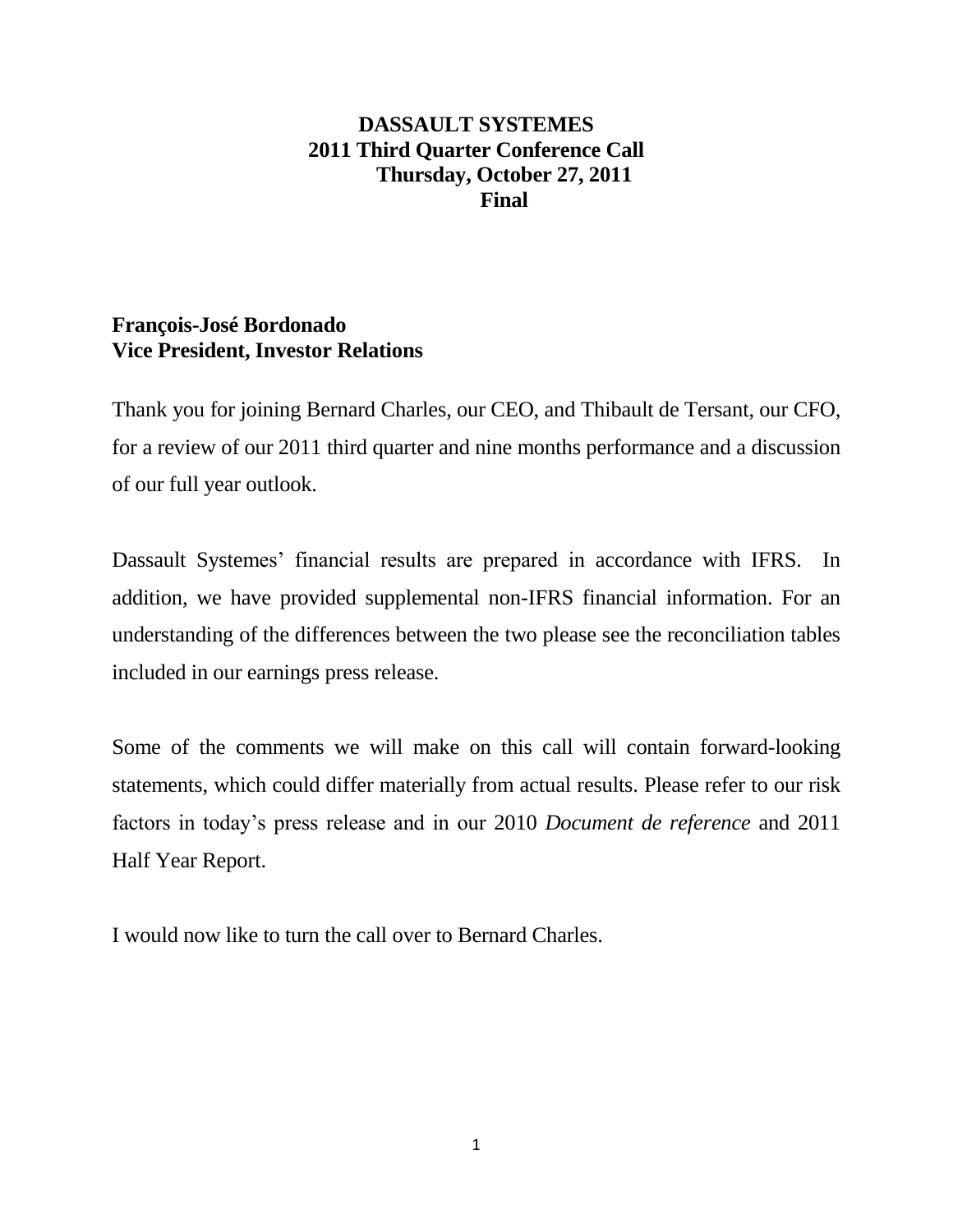# **Bernard Charles President and Chief Executive Officer**

Thank you for joining us today at this conference call.

### **Summary Overview**

The third quarter revenue performance was particularly gratifying. It turned out to be a quarter with less seasonality than we had expected, with new licenses revenue at the same level as the second quarter. And if we look at our revenue growth on a year-over-year basis, we surpassed by a nice margin the high comparison base to the 2010 third quarter.

Our quarter and year-to-date performances demonstrate that we are benefiting from a good customer appetite for our software solutions, thanks to our strategy of broadening our growth opportunities to more industries, more business processes and more domains as Thibault and I will review with you today.

Further we are continuing to progress with Version 6 adoptions, with ENOVIA and with multi-brand wins and from a deployment perspective we have more news to report.

More broadly, the value of V6 as an integration platform for both large companies and supply chains is becoming increasingly evident.

Thanks to these factors we delivered a better than expected quarter which has enabled us to increase our full year financial objectives and to have increased confidence in the year in total.

2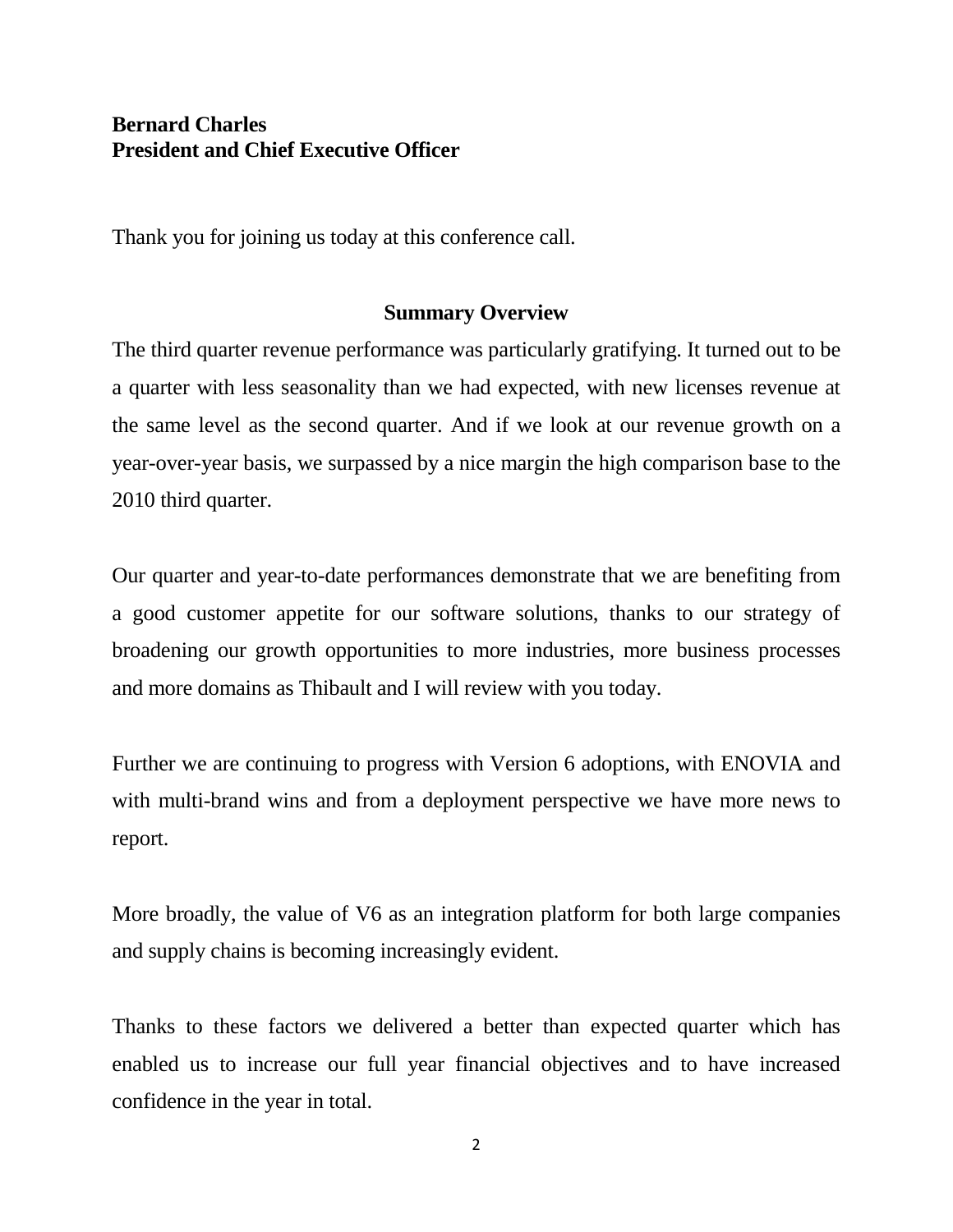And finally, what should become apparent to you is that Dassault Systemes is extending itself from engineering to become a critical enterprise system at the heart of our customers' innovation and value creation process.

# **Financial Highlights**

Turning now to our third quarter financial results, earnings per share increased 18 percent, our operating margin expanded 400 basis points and revenue increased 9 percent in constant currencies. With respect to revenue, as you may recall, we had a 54 percent growth in new licenses in the year-ago third quarter and an important level of maintenance recoveries, leading to a 37 percent increase in total software revenue.

Briefly turning to results by business segment, it was also a good quarter for both our PLM businesses and for SolidWorks.

Within PLM, CATIA grew 7 percent, ENOVIA 10 percent and Other PLM by 16 percent thanks to SIMULIA and DELMIA. Our year-to-date PLM results were very well balanced with total PLM software revenue growing by 19 percent and CATIA, ENOVIA and Other PLM all up by this same amount.

All these figures are in constant currencies.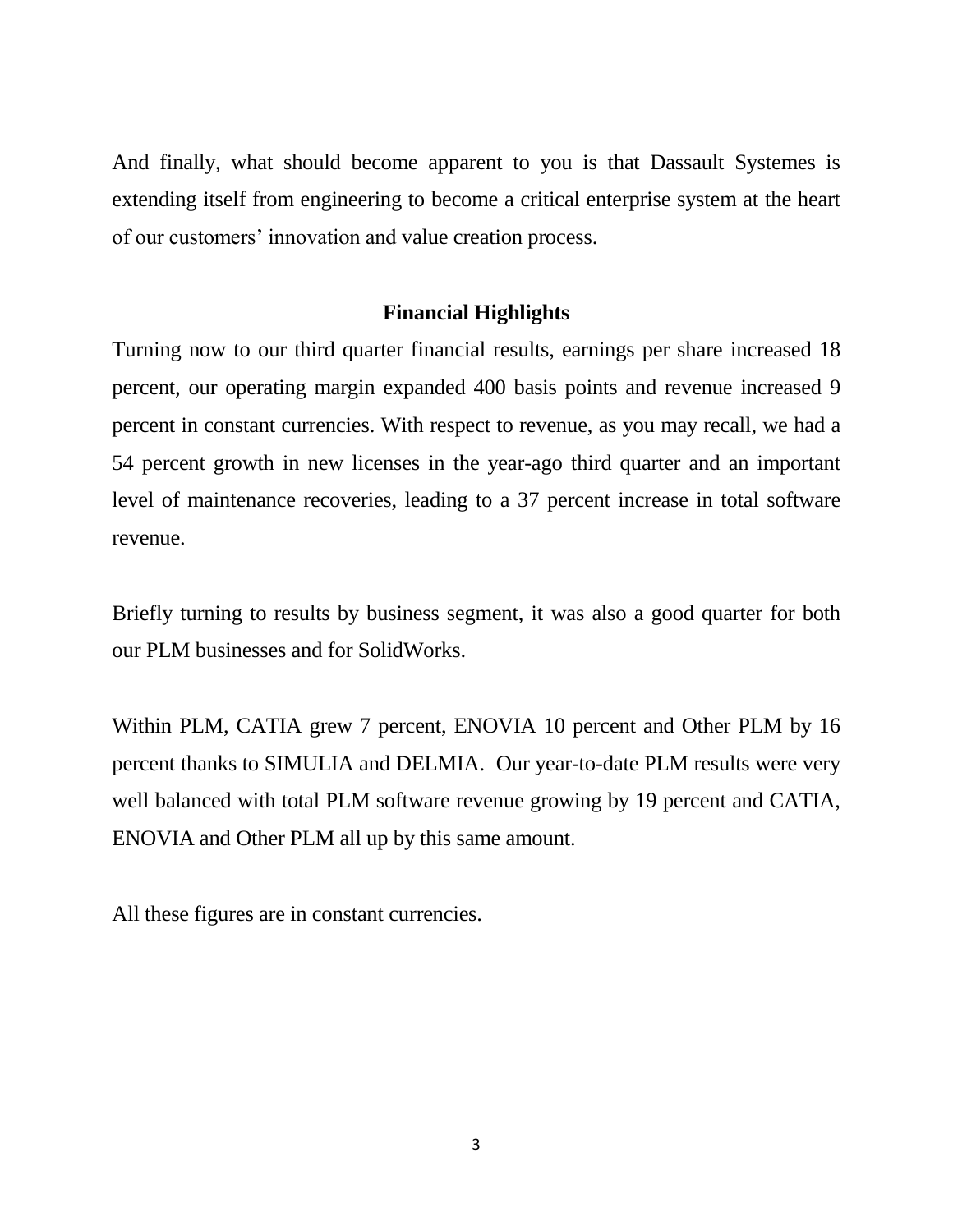# **Customers Investments Driven by Business Transformations and Technological Innovations**

So let's look now at several customer examples that demonstrate how our software makes us a core enterprise system for our customers' innovation and business transformations.

### **Boeing: Aerospace**

First, let's turn to the aerospace sector. At the end of September, Boeing's first 787 was delivered to All Nippon Airlines. The 787 is truly a new generation of commercial airplane, a very significant transformation encompassing many technological and business process breakthroughs. On the technology side, composite materials went from representing 12 percent on the Boeing 777 to 50 percent on the 787. This required changes in design and more advanced realistic simulation to determine how to reduce the weight and what would be the effects on performance and comfort. The 787 also represents a breakthrough in business processes because of the very significant increase of work being contributed by suppliers as part of a global build - going from 21 percent for the 777 to about 70 percent in the 787. And with our DELMIA and Intercim software contributing, Boeing was able to develop completely new manufacturing processes.

# **Amcor: Consumer Packaged Goods**

Turning to the consumer packaged industry for a second illustration, let's look at Amcor, a global leader in the packaging industry with over 12 billion dollars in sales worldwide and 33,000 employees, - where innovation in packaging and sustainable product design go hand in hand. Its challenge was how to reduce the amount of plastics in its bottles, manufacture them faster and at lower costs – and have a wide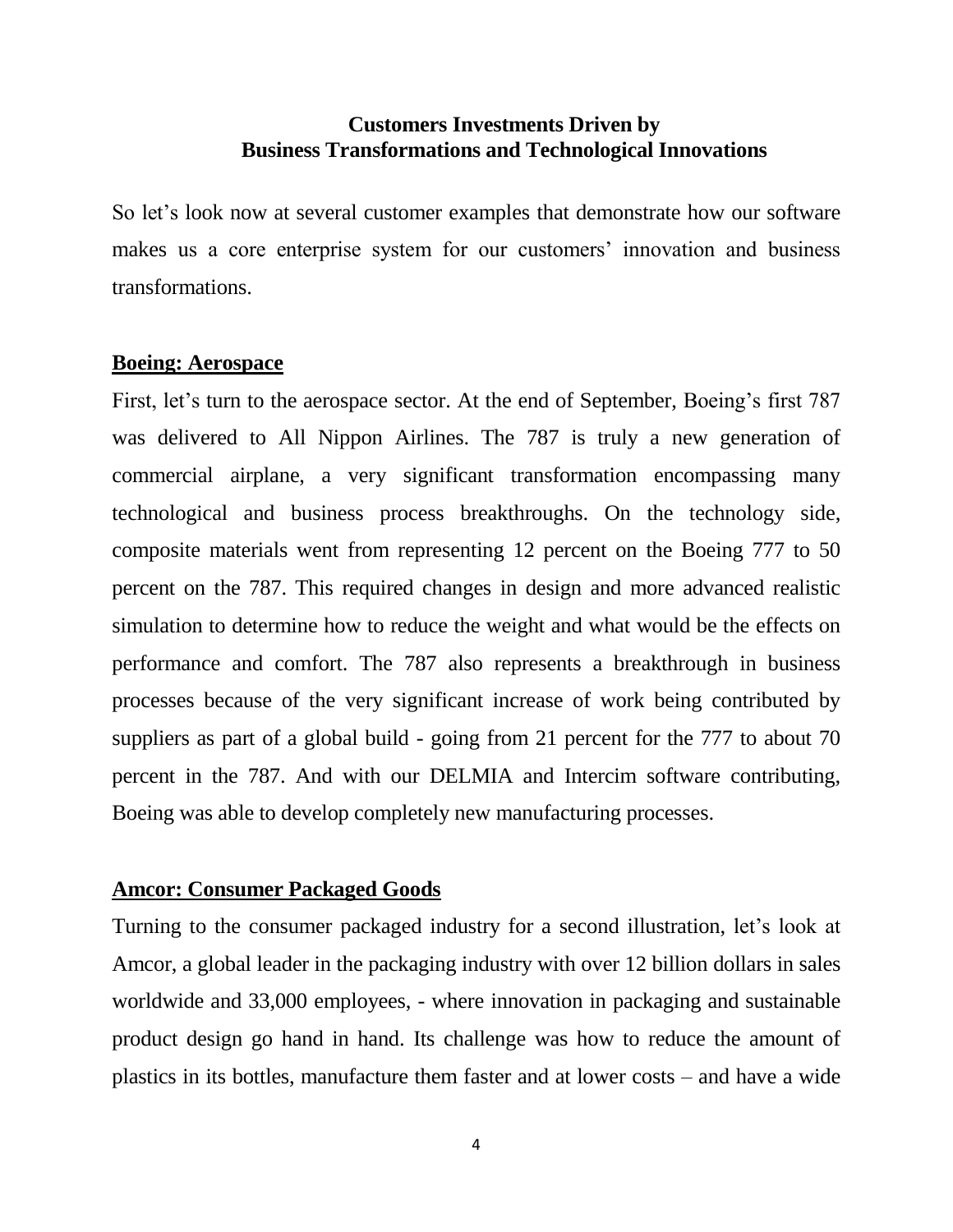variety of design options for its customers. With three of our solutions, CATIA, ENOVIA, and SIMULIA for simulation, Amcor reduced cycle time by 50 percent, reduced physical prototyping and delivered lighter containers using less plastic.

#### **Volkswagen Group: Automotive**

The third example is in Automotive in Germany where Volkswagen's Skoda brand is using our DELMIA software to bring new cars onto the global markets quicker, while ensuring top quality and a very attractive price point. Thanks to virtual manufacturing, potential manufacturing problems can be resolved at the concept phase avoiding rework during series production or assembly operations, thereby generating significant cost savings.

#### **SNCF Selecting Exalead**

My final example is with Exalead which is being used by the French national railroads, SNCF. Here there are three different projects. The first project enables 120,000 employees to do searches inside a major, shared enterprise information system. The second project is internet-based where individuals on the SNCF site in addition to booking their train tickets can research other travel related information such as hotels, car rentals and tourism sites, for example. SNCF's website then can reach out and search information on 450 websites with a scope of 400,000 pages using Exalead's search technology. And finally, with Exalead, SNCF planners are able to gain instant access to infrastructure maintenance operations in order to optimize flows and support decisions.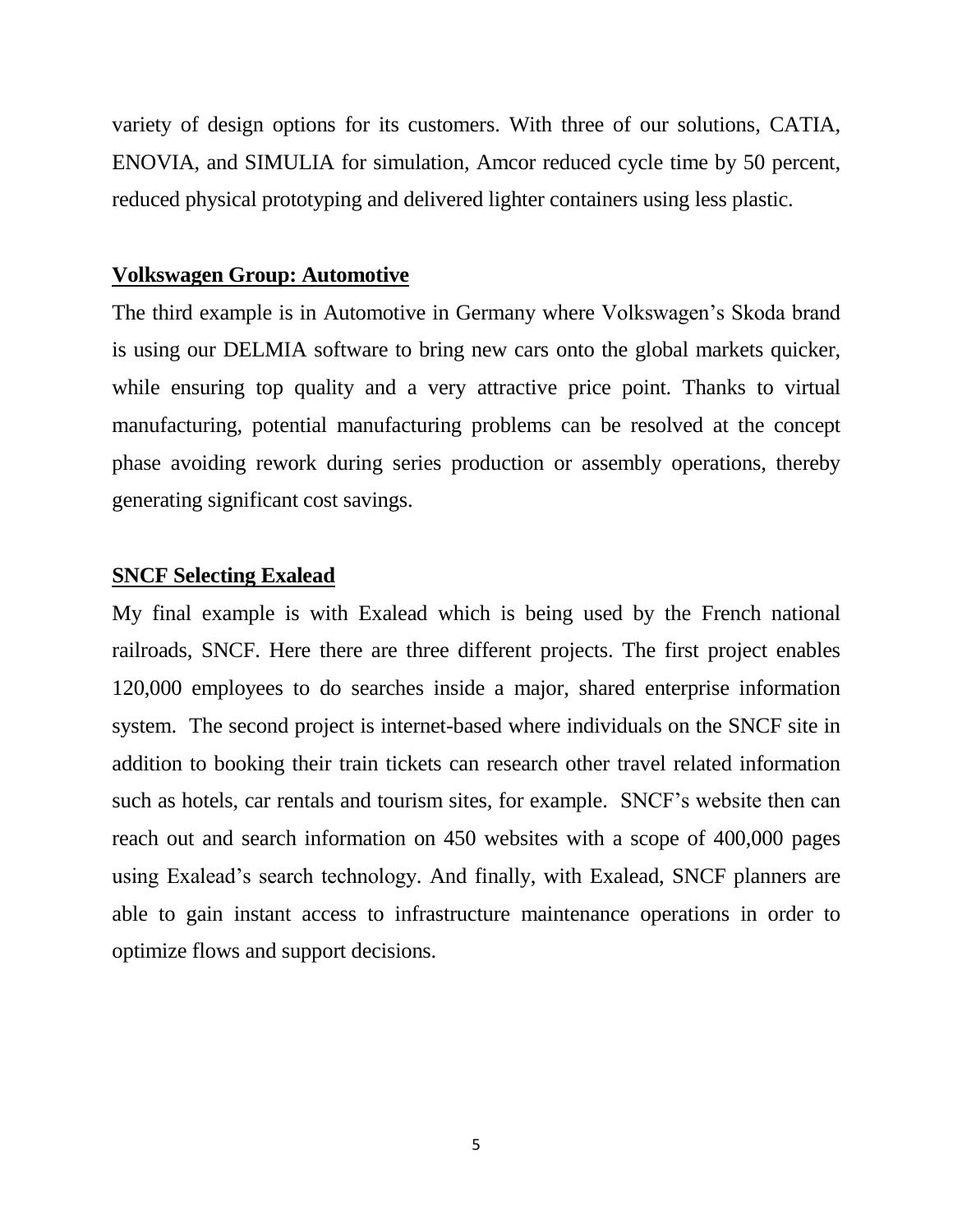#### **SolidWorks Review**

Turning to SolidWorks, let me share a few key highlights. It was a good quarter with revenue up 11 percent in constant currencies, seats higher also by 11 percent and a stable average seat price.

SolidWorks 2012 was released in September. Focused on designer productivity and innovation with over 200 enhancements, this new release helps automate the design functions used most often, improve performance and quality for a more streamlined workflow, and extend support for collaboration and team connectivity for creativity and efficiency.

### **Focus on ENOVIA**

I would like to bring you up-to-date on ENOVIA. It is both the foundation of our Version 6 technology and an important driver of our industry diversification and industry integration.

So let's begin with the value ENOVIA brings to help you clearly see what sets it apart. First, it is a scalable online collaboration platform. This is key as it improves teamwork among geographically dispersed teams ensuring that everyone is working on the same version of the truth, what we call the single version of the truth. With 3D viewing we have instant collaboration.

Second, ENOVIA is an open integration platform connecting to other enterprise systems – ERP, CRM, Supply chain, and multi-cad format.

Third, ENOVIA covers a large range of critical business processes, program management, systems engineering, product development and regulatory compliance and the range is growing.

6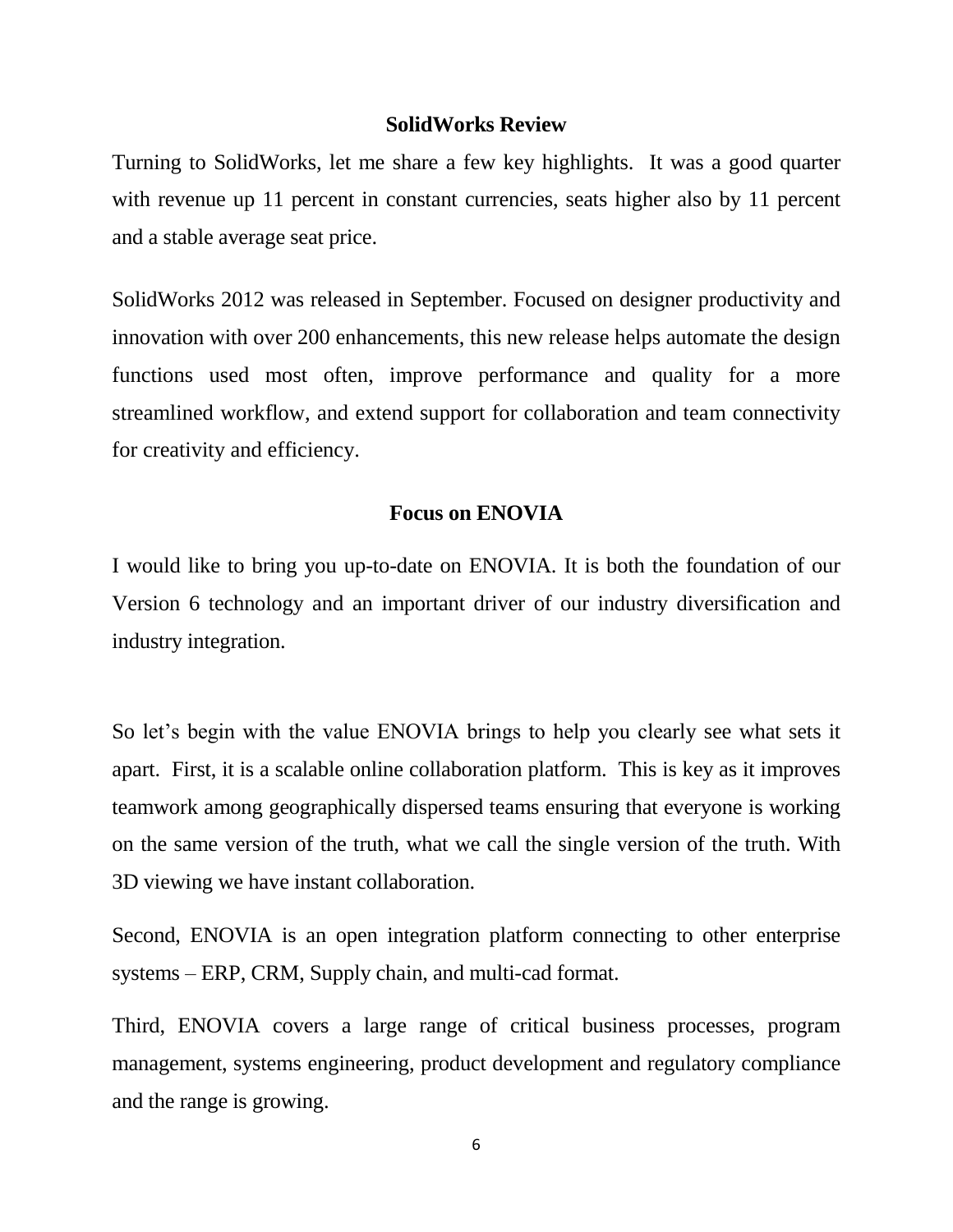Which brings me to my fourth point about ENOVIA, with its industry solutions approach to ensure that we provide the most value to each individual industry.

And fifth, ENOVIA is an innovation platform. It enables innovation in a lifelike environment bringing a better understanding of the product behavior to solve complex challenges and improve communication.

### **ENOVIA V6 Product Dynamic**

We are seeing a dynamic with ENOVIA - during the third quarter its software revenue increased 10 percent in constant currencies over the year-ago quarter where the comparison base was quite high  $-64$  percent growth in constant currencies. I think it is becoming a preferred collaboration platform. To date about 20 percent of the ENOVIA installed base has migrated to V6. And in terms of scope, ENOVIA end-user SOFTWARE revenue was about 350 million dollars on a trailing twelve months basis.

Brose, a leading automotive supplier headquartered in Germany, wanted to expand and standardize design solutions to sustain worldwide growth. It will be increasing its use of CATIA and ENOVIA and has selected ENOVIA V6 because of its openness to all CAD data. Our capabilities in system engineering and in simulation lifecycle management were also critical factors in Brose's decision.

Hose Intropia in Spain has selected ENOVIA V6's Global collaboration for Fashion, including our design and development and sourcing and production accelerators.

## **Full Version 6 Deployments**

We are also moving into the deployment phase with several full version 6 projects.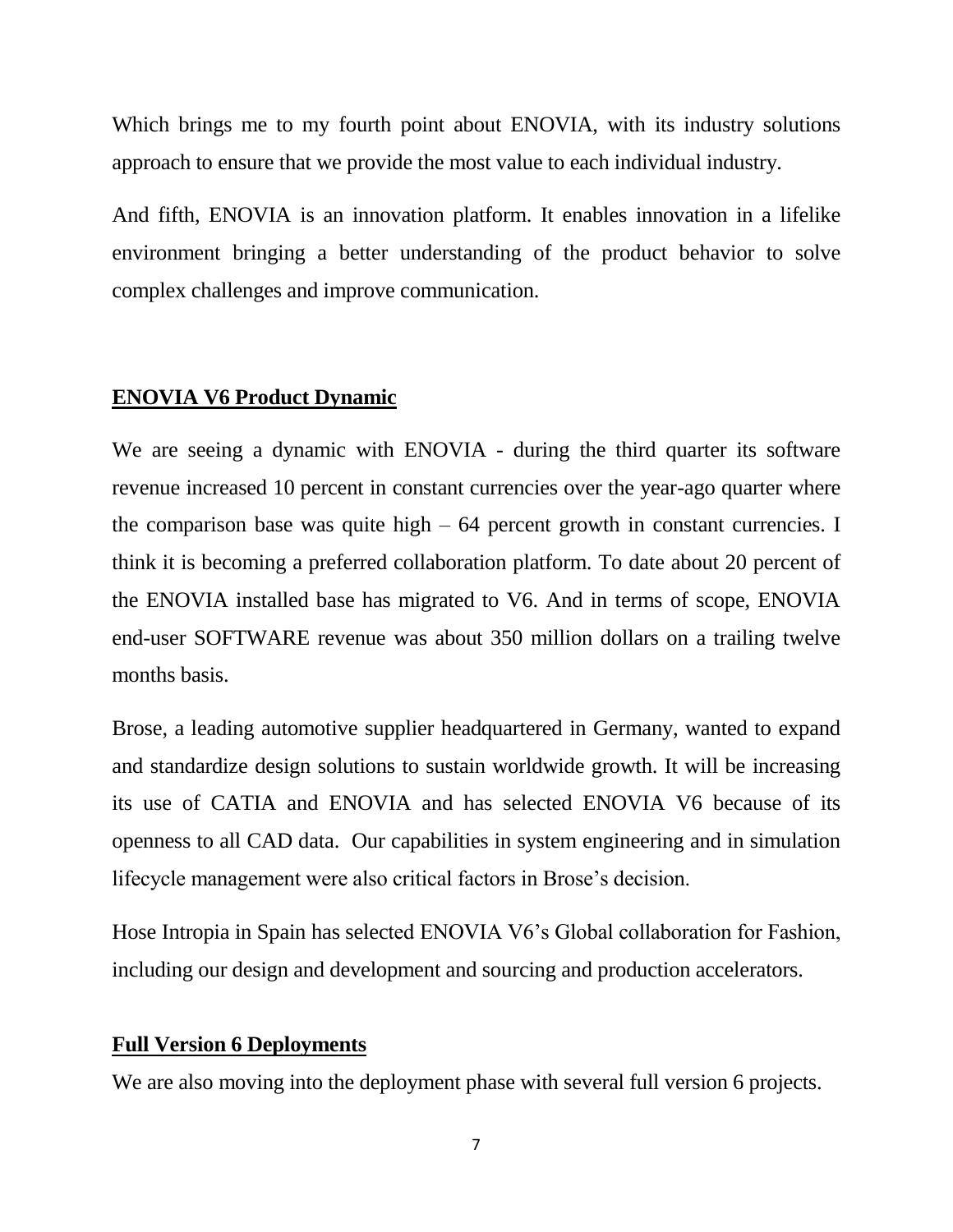- At Jaguar Land Rover they are leveraging our portfolio to manage the end to end product lifecycle including smart products. JLR is rolling out our software at a very high speed, very quickly across the organization. And they are already speaking about significant gains in cycle time savings
- For Renault Version 6 PLM is its global collaboration platform. Renault has deployed multiple hundreds of users for collaboration and documentation management platform. They added an important milestone in September, going live with a Version 6 3D digital mock-up for a new engine. This enables real time worldwide access to configured digital mock-up for design co-review between their different engineering sites. It will also make the digital mock-up available to all stakeholders and guarantee digital continuity from design all the way to the showroom.
- And Tesla is standardizing on a full V6 as its sole platform. Tesla's feedback has been that the implementation has been very easy and costs to implement have been lower than in the past. They are benefiting from design feedback from manufacturing earlier in the process, and their many suppliers around the world now have one source of the truth.

### **ENOVIA: Driver of Industry Diversification**

ENOVIA is providing business value to a wide range of industries and in turn is one of the key brands driving our industry diversification. In high tech, among a number of ways we work with them, one example is to help companies demonstrate their regulatory compliancy as we do with Agilent Technologies. In construction as we discussed last quarter, we are able to help Skanska accelerate its cost forecasting through faster access to information and the right information with ENOVIA and for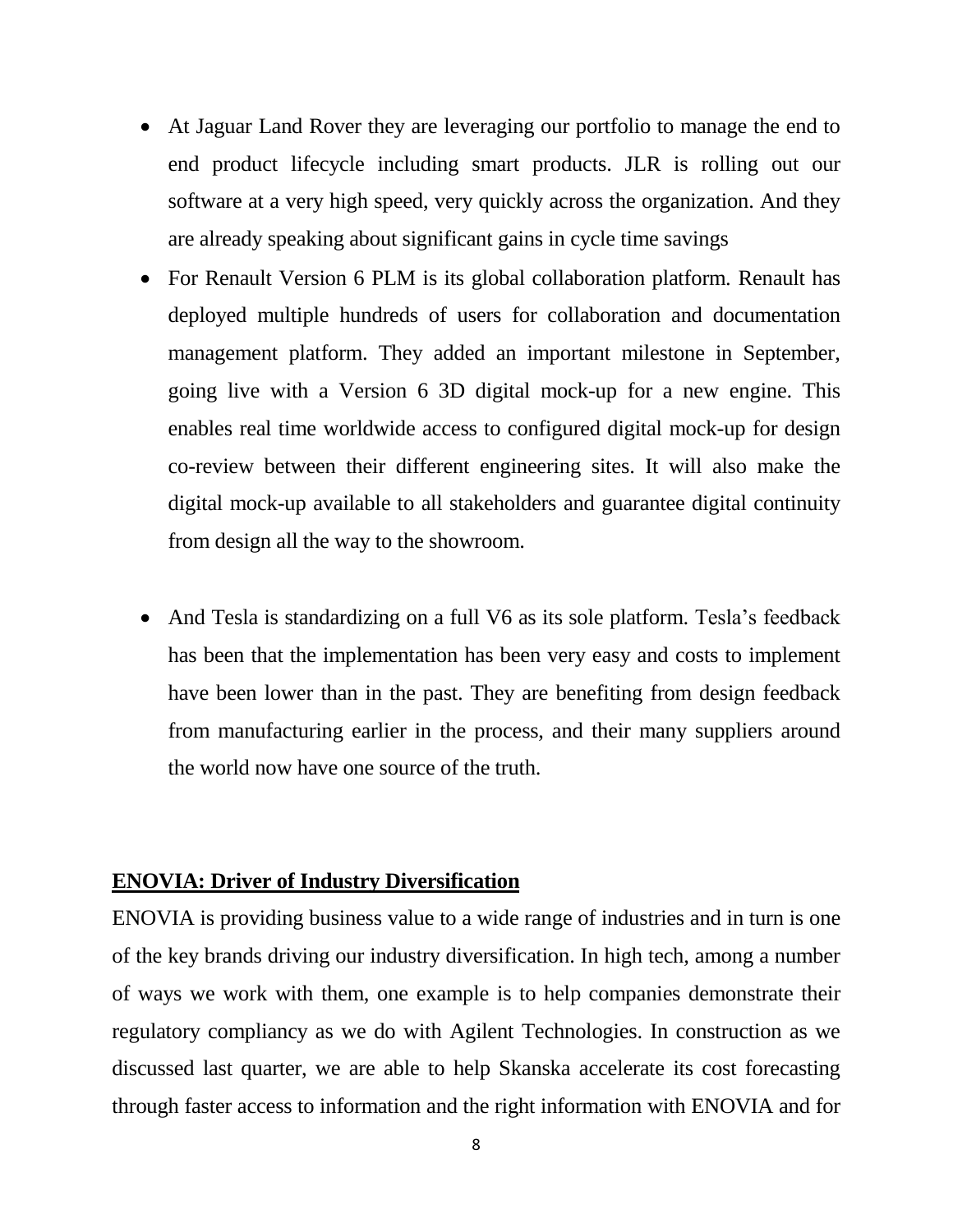s.Oliver in apparel, our software helps them manage the growing complexity of their business including the ability to respond rapidly and flexibly to new product trends.

As we make progress with these new verticals we are also doing so in our core verticals. For example, industrial equipment is our second largest industry at Dassault Systemes. Over the last two years, our ENOVIA V6 new licenses revenue growth in Industrial Equipment has grown more than 60 percent as we help address key business process challenges – around product complexity, around collaboration with worldwide engineering and production centers and to help our customers as they extend their business to service models where it is critical to track customers product configurations.

One example is MacGregor, the world's leading marine cargo crane manufacturer who selected ENOVIA V6. Ship-mounted cargo cranes have a long life, on the order of 20 years or more so a key business driver for selecting ENOVIA V6 was to be able to grow its after-sales services opportunities. To do so it needed to be able to manage and access a significant amount of product information.

# **ELSYS and Simulayt Acquisitions**

Now, let me briefly mention two small but important technology acquisitions. First, today we announced the acquisition of Elsys, based in Belgium. It extends our CATIA V6 portfolio with the capability to address all aspects of the electrical Logical and Manufacturing definitions from design to manufacturing. We know its technology very well as we have several customers in common.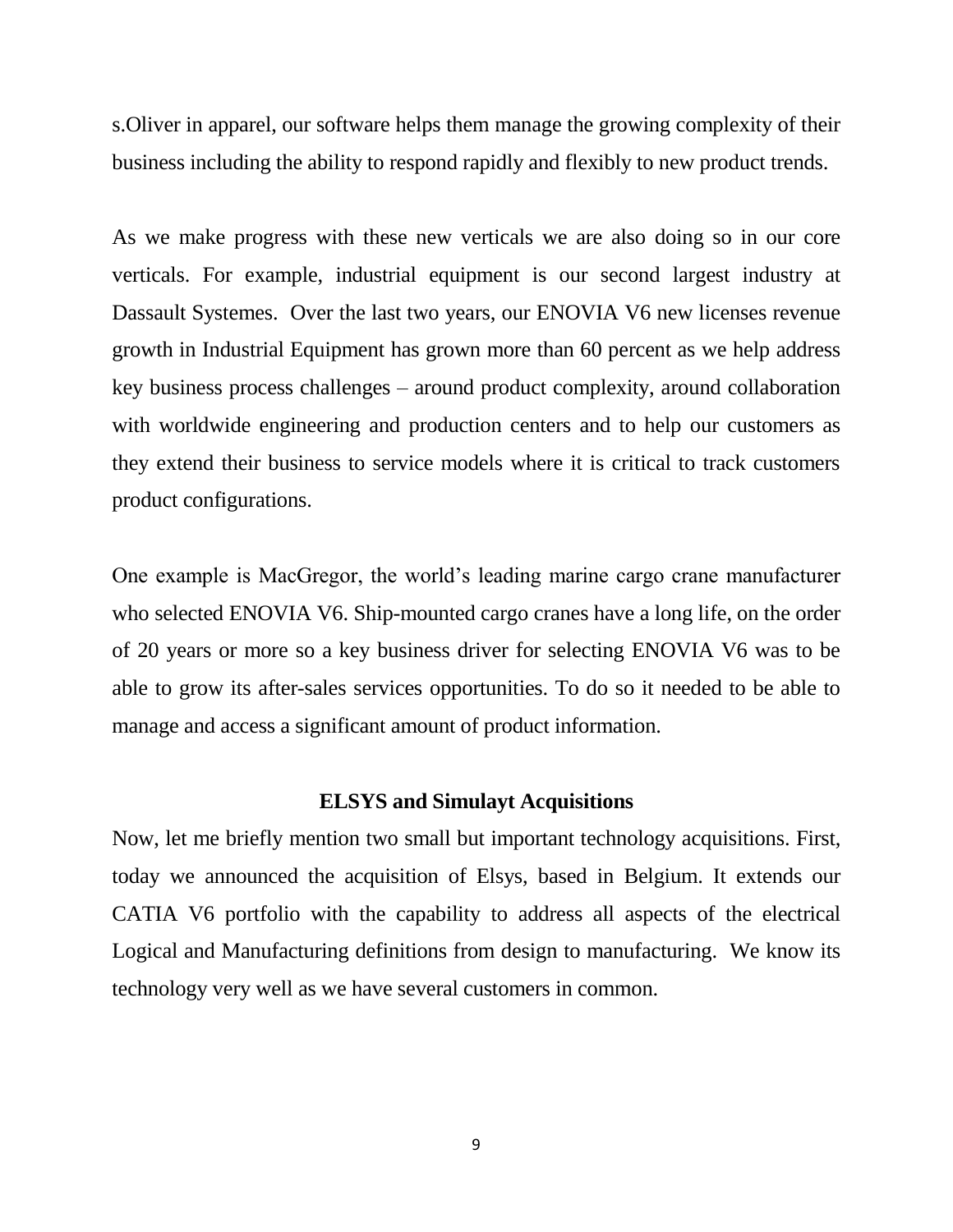Second, several weeks ago we acquired Simulayt to further support our leadership in composites. As our discussion of the Boeing 787 underscores, composites is an important area of innovation for companies including mobility and transportation.

Let me turn the call to Thibault at this time.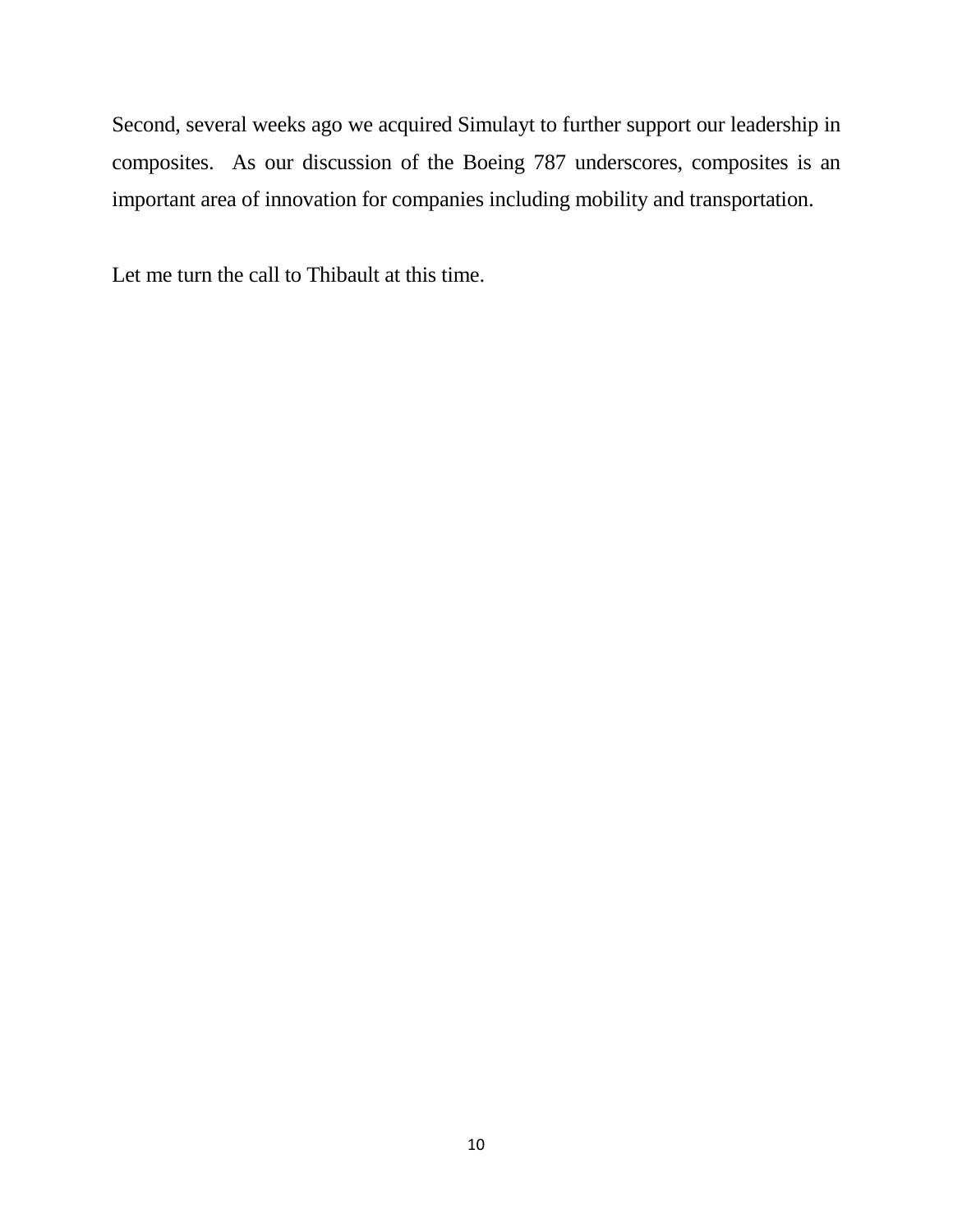# **IFRS/non-IFRS Differences**

My comments today are based upon our non-IFRS financial results. In our press release tables you can find the reconciliation of our non-IFRS to IFRS data. For revenue, IFRS and non-IFRS are identical for the 2011 third quarter. In the year-ago period the difference was 5 million euros.

As a reminder, revenue figures are in constant currencies.

# **Third Quarter Summary**

As Bernard indicated we had a very nice third quarter, with a better than anticipated evolution at the top-line, a good focus on our expenses and some benefit from a little lower level of taxes than modeled.

We are upgrading our full year financial objectives to take into account third quarter results. As you can see from our press release, we are now targeting a 30 percent non-IFRS operating margin for the year, so for those of you who have been asking us when, our answer is now, – well we certainly expect it to be and we will confirm this in February 2012.

Looking at our figures:

• New licenses increased 7 percent in the quarter on a strong comparison basis. For the first nine months new licenses revenue is up 22 percent.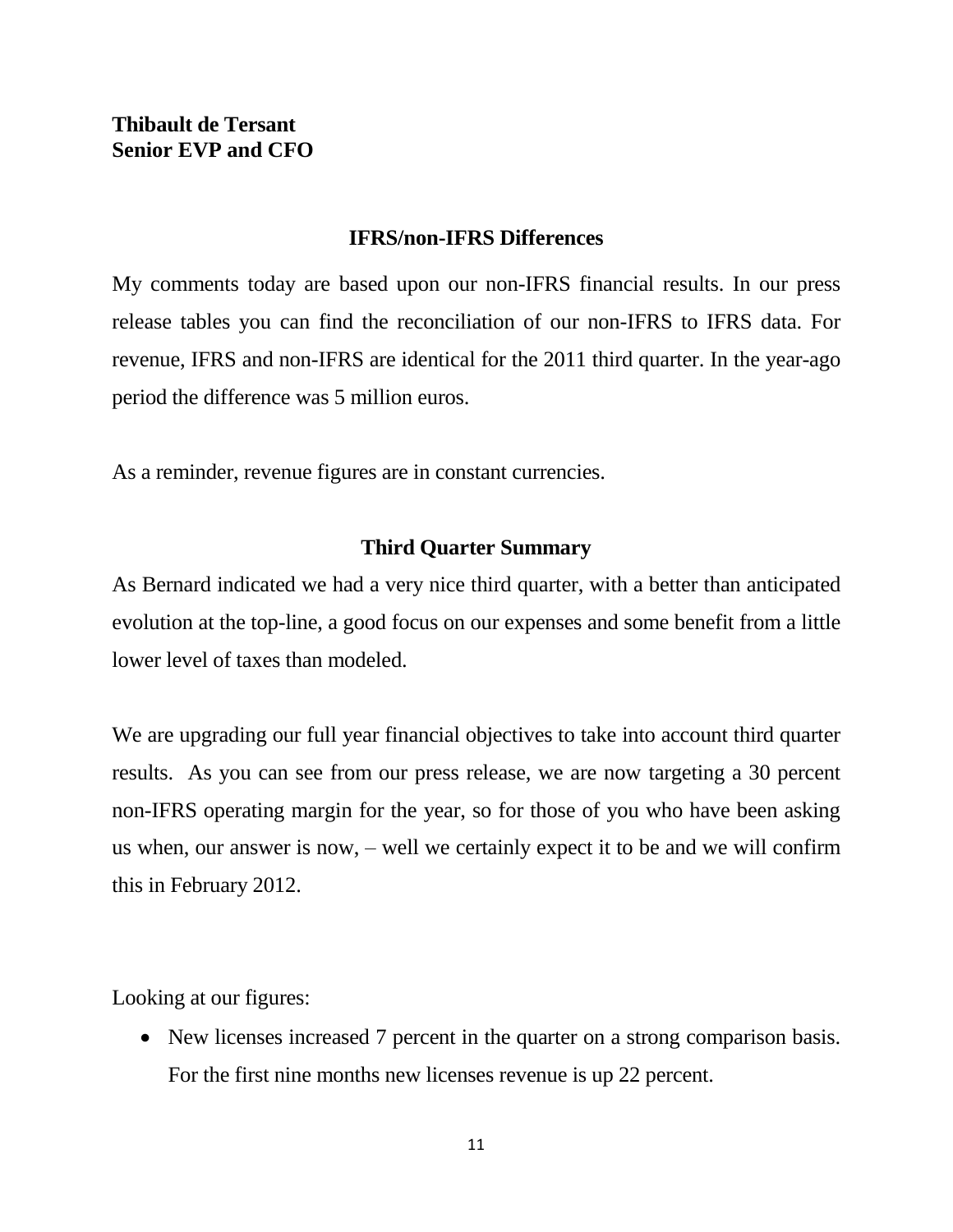- Recurring revenue increased 10 percent, reflecting a good evolution from rental and from subscription activity. Year-to-date, recurring revenue is higher by 16 percent.
- $\bullet$  We are seeing a nice improvement in our software gross margin  $-I$  point this out particularly since I am about to move to services.
- Here results were mixed. From a revenue perspective we continue to see a nice level of growth in services, reflecting a combination of Version 6 and ongoing consulting work with selected customers. Revenue was up 8 percent in the quarter and 9 percent year-to-date. The services margin is moving in the right direction, although still negative at 4.9 percent this past quarter. We expect that our services margin in the fourth quarter will enable us to show a positive second half 2011 services margin performance.

### **Revenue Review by Geographic Region**

Moving to a regional review, Europe led with healthy growth in all channels. We had several multi-brand Version 6 transactions and a number of deals, so breadth was very good here. In the Americas, we are seeing progress in our SMB channels. And in Asia results tracked largely to expectations. If you recall, Asia had very high level of growth in the year-ago quarter, with revenue up 53 percent.

Looking at our year-to-date geographic results, growth is very evenly balanced across our three regions, with Europe up 18 percent, the Americas higher by 15 percent and Asia by 17 percent. And looking specifically at high growth countries, revenues here were up 23 percent and represented about 14 percent of total revenue for the first nine months of 2011.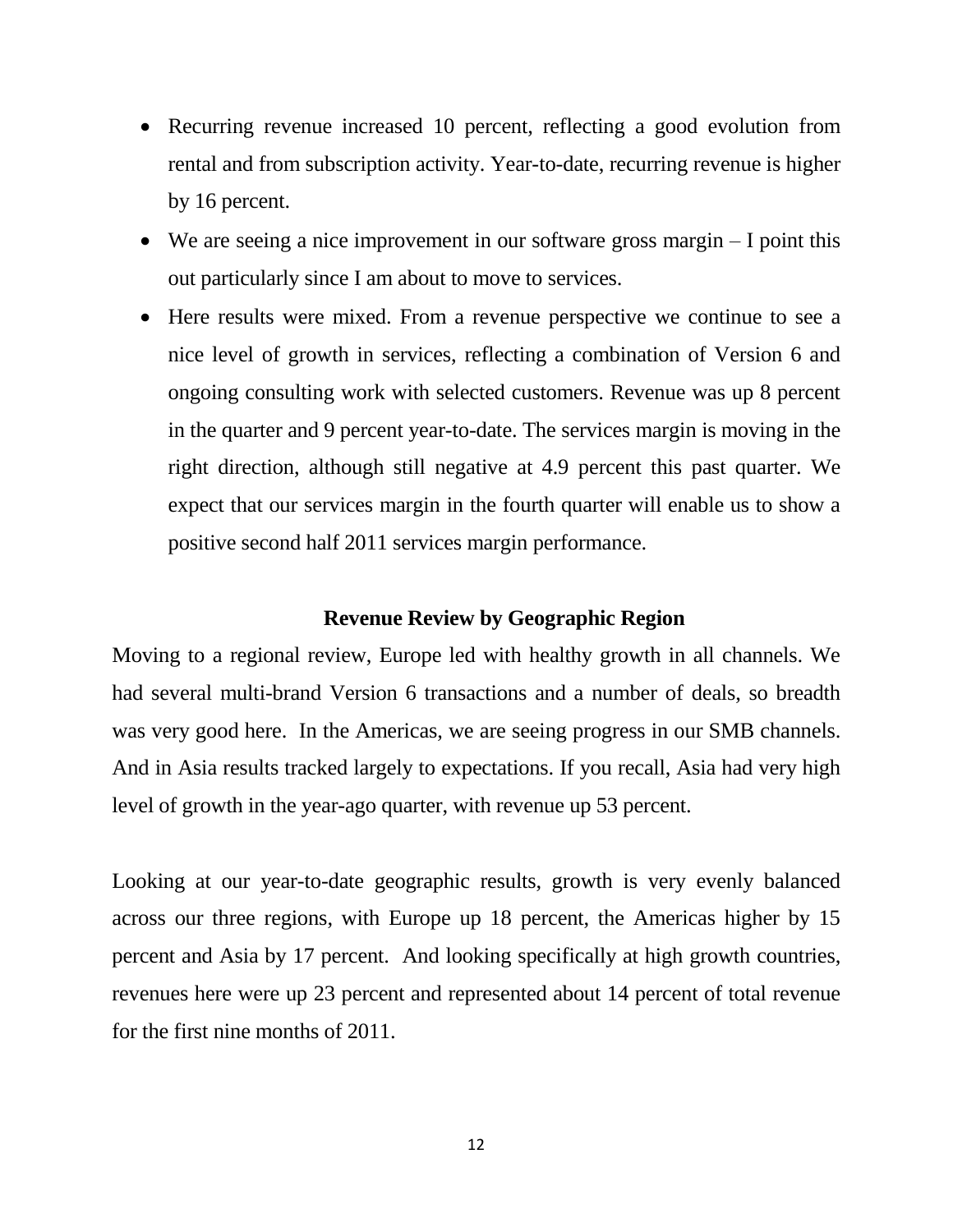As these figures show, revenue growth by region can be lumpy in an individual quarter, so year to date gives a clearer picture of the progress we are making across the globe.

### **Operating Income, Margin and EPS**

Turning to our profitability there are three key points I would like to emphasize, First, we delivered a very strong level of operating margin expansion, 400 basis points in the quarter, thanks to our revenue growth but also to ourand infrastructure leverage. Second, thanks this work on better optimizing our organization we have been able to continue to invest in adding key new resources, with staffing growing 7 percent over the twelve last months. And third, our earnings per share growth of 18.5 percent was very good, and reflects a couple of points of currency headwinds.

Looking at our year-to-date profitability figures, you can see that we are now above our full year operating margin objective. With the fourth quarter generally our highest quarter of the year given revenue skew and relatively fixed expenses, I have some good news here which I will share in a few moments.

Looking at our expenses in greater detail, we continue to pay close attention to them, particularly as we take some caution on the macroeconomic environment.

### **Cash Flow and Net Financial Position**

Just a few words on cash flow - it was much improved at 101 million euros in the third quarter and through the first nine months cash flow from operations was 382 million euros. You may have noted that we had a higher level of capital expenditures in the third quarter. This is related to our new Americas headquarters just west of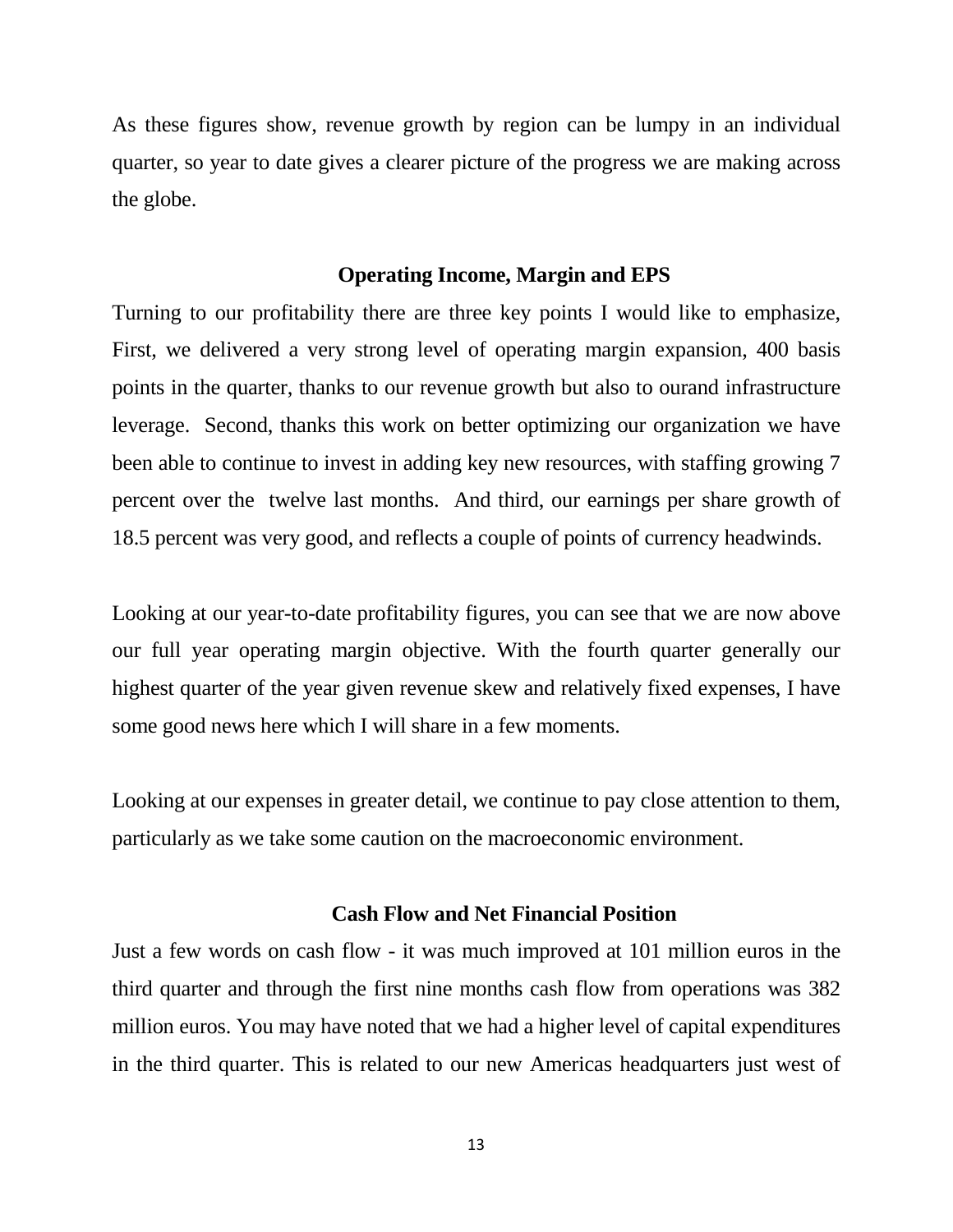Boston, and some other additions to our facilities in France and in India where for accounting purposes, our joint venture 3DPLM is now consolidated.

Our net financial position remains strong.

# **Upgrading 2011 Financial Growth Objectives**

Now, let me review our financial objectives for 2011. We are upgrading our revenue and earnings objectives as well as our operating margin to reflect the third quarter over-performance.

With respect to our full year revenue growth outlook, we are increasing it by 1 point to 12 to 13 percent in constant currencies. Specifically, we are raising our reported revenue range at the mid-point by 20 million euros to 1.73 billion euros from 1.71 billion, with 11 million euros coming from higher activity and 9 million euros from currency. We then tighten the range around the mid-point to reflect one quarter left to the year.

We are also increasing our non-IFRS earnings per share objective at the mid-point by 13 cents, with 11 cents coming from the higher third quarter activity and 2 cents from currency. In a similar fashion, this brings us to an objective range of 2.85 euros to 2.90 euros, representing earnings per share growth of 14 to 16 percent.

Finally, we are also raising our non-IFRS operating margin objective to 30 percent, representing growth of about 140 basis points compared to 2010. Importantly, we are particularly gratified to be reaching our 30 percent mid-term non-IFRS objective ahead of what we had initially planned.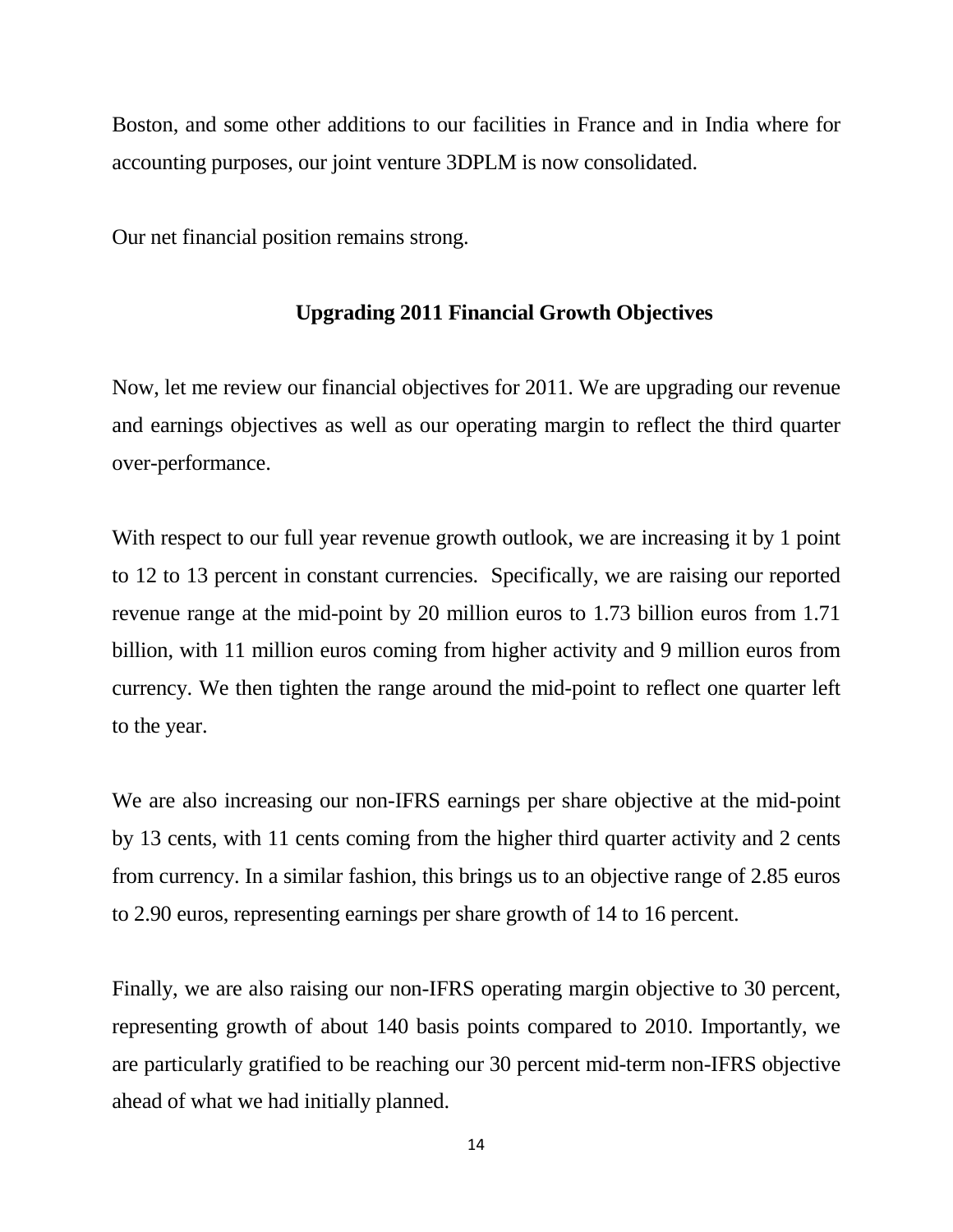With respect to our fourth quarter financial objectives, we are leaving them unchanged. When we set our initial objectives back in February, we had incorporated the potential for some softening of the environment towards the end of the year. Overall customers continue to invest because they have multiple challenges across product innovation and manufacturing flexibility and we play an important role in addressing and solving these challenges. At the same time, looking at the environment around us we have seen several instances where financing availability, in particular, has been an inhibitor, causing us some delays or slippage in business from customers here and there. So I think our fourth quarter outlook as initially constructed continues to be valid and appropriate.

Let me turn the call back to Bernard now.